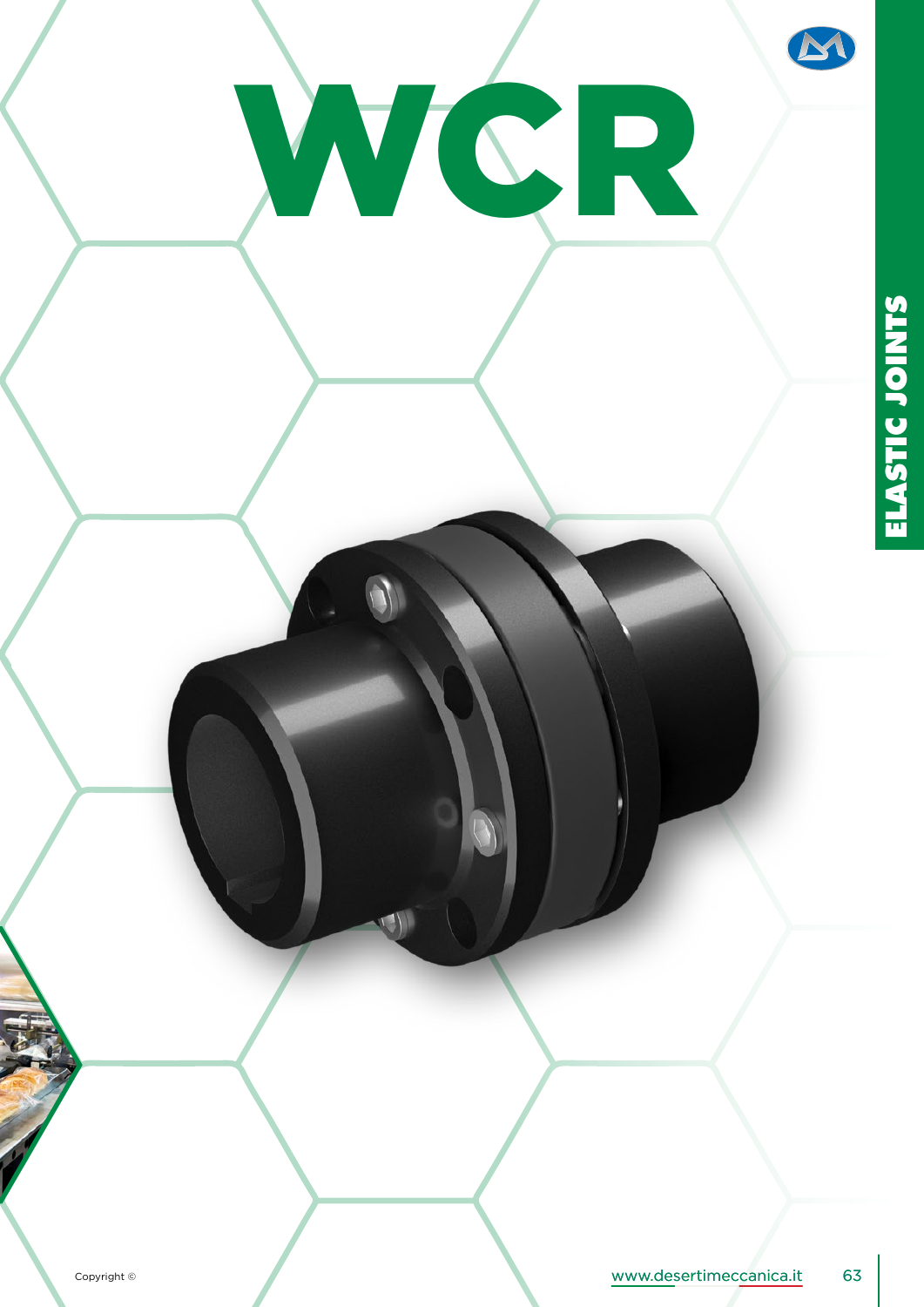

## **GIUNTI ELASTICI - Serie WCR**

### *ELASTIC JOINTS - WCR Series*

*I*  $)$   $\qquad$  *EN* 



### SERIE WCR

I giunti elastici della DESERTI MECCANICA sono realizzati secondo la tradizionale qualità della DESERTI MECCANICA.

I mozzi sono realizzati completamente in acciaio lavorato con trattamento anticorrosivo e l'anello elastico è idoneo per sopportare scostamenti angolari assiali e radiali.

L'anello elastico standard permette coppie riportate in tabella, a richiesta si può avere con l'anello elastico telato in grado di aumentare la coppia fino a un 80%. Manutenzione priva di spostamento assiale tra i mozzi. Facilità di utilizzo. Durata nel tempo.

L'elemento elastico "G" è realizzato in Gomma SBR-NR 75 Shore, la versione "GN", rinforzata da tele interne, permette di trasmettere coppie più elevate.

Gli elastomeri cosi realizzati hanno la prerogativa di assorbire strappi e vibrazioni e possono funzionare a temperature da -30°C a +90°C mantenendo inalterate le proprie prestazioni.

- Rapida sostituzione dell'elemento elastico, senza spostamento assiale dei mozzi
- Correzione di qualunque errore di allineamento
- Assorbimento delle vibrazioni torsionali
- Elevata resistenza meccanica
- Riduzione degli ingombri
- Versatilità di montaggio
- Ampio angolo di torsione
- Nessuna manutenzione
- Facilità di allineamento

### *WCR SERIES*

*The elastic joints by DESERTI MECCANICA are manufactured according to the traditional quality of the company.*

*The hubs are entirely made of processed steel with corrosion protection treatment and the elastic ring is designed to withstand axial and radial angular deviations.* 

*The standard elastic ring is suitable for the torque values indicated in the table. A fabric reinforced elastic ring, able to increase the torque up to 80%, is available upon request.*

*Maintenance without axial movement between hubs. Ease of use. Duration over time.*

*The elastic element "G" is made of Rubber SBR-NR 75 Shore, the "GN" version is reinforced fabric and can transmit higher torques. The elastic elements have the feature to absorb shock and vibrations and they can work at temperatures from -30°C to +90°C maintaining the same performance.*

- *Rubber element easy replacement, without hubs' axial movement*
- *Adjustment of alignments errors• Torsional vibrations absorption*
- *High mechanical resistance*
- *Small sizes*
- *Assembling versatility*
- *Large torsion angle*
- *Maintenance free*
- *Easy alignments*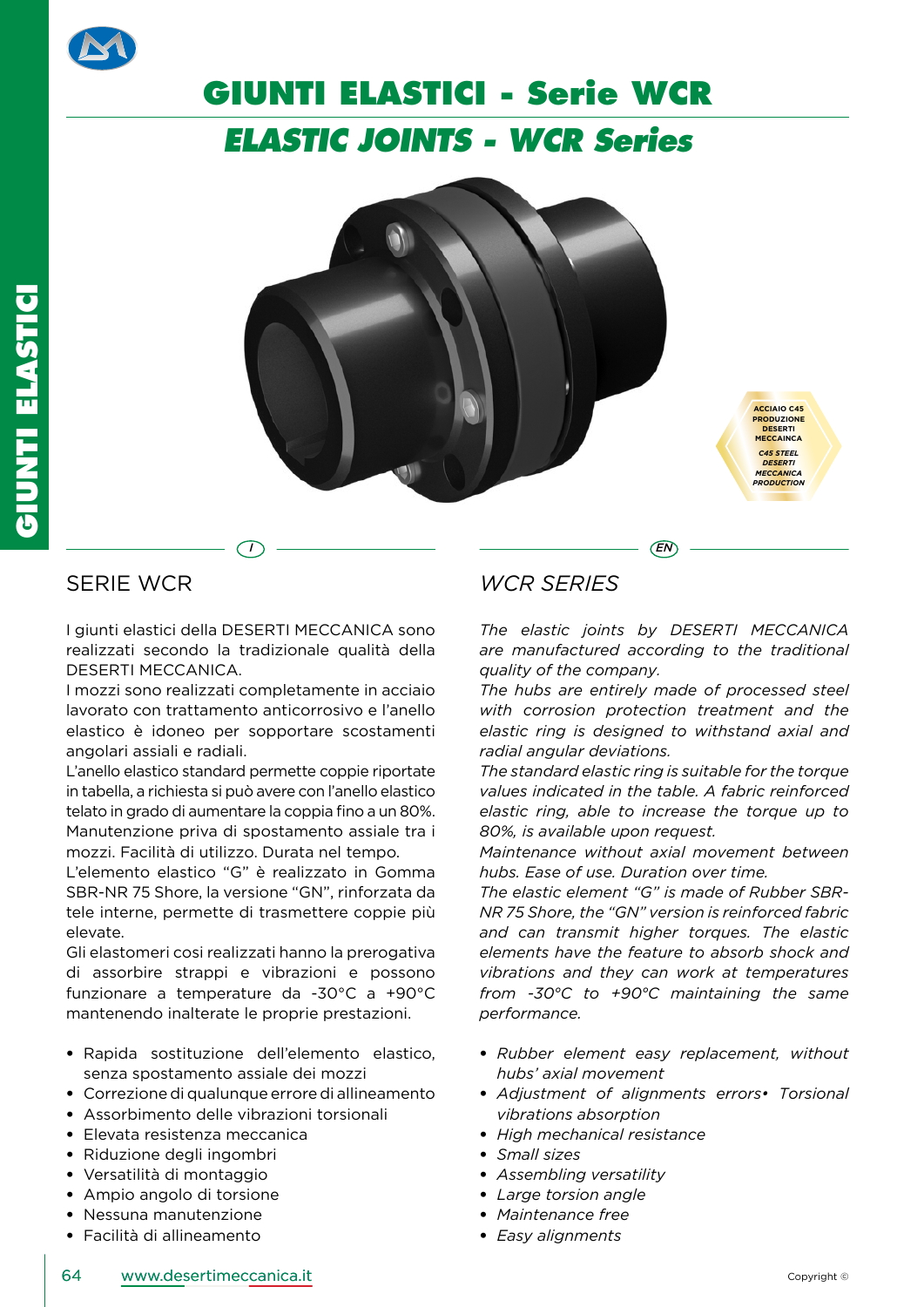



|             |                                                       |      |                    | <b>00G:</b> foro grezzo                                  |     |    |                    | <b>00G:</b> foro grezzo                      |     |                       | $A = 50$<br>$D = 115$         |                          |                | $A =$ standard      |                |  |
|-------------|-------------------------------------------------------|------|--------------------|----------------------------------------------------------|-----|----|--------------------|----------------------------------------------|-----|-----------------------|-------------------------------|--------------------------|----------------|---------------------|----------------|--|
|             |                                                       |      |                    | pilot bore                                               |     |    |                    | pilot bore                                   |     |                       | $B = 70$<br>$E = 140$         |                          |                | standard            |                |  |
|             |                                                       |      | xxC: foro con cava |                                                          |     |    | xxC: foro con cava |                                              |     | $C = 90$<br>$F = 170$ |                               |                          | $B =$ telato   |                     |                |  |
|             | 106                                                   |      |                    | bore with keyway<br>xxS: foro senza cava<br>bore without |     |    |                    | bore with keyway                             |     |                       |                               |                          |                | Duct                |                |  |
|             |                                                       |      |                    |                                                          |     |    |                    | xxS: foro senza cava<br>bore without         |     |                       |                               |                          |                |                     |                |  |
|             |                                                       |      |                    |                                                          |     |    |                    |                                              |     |                       |                               |                          |                |                     |                |  |
|             |                                                       |      |                    | keyway                                                   |     |    |                    | keyway                                       |     |                       |                               |                          |                |                     |                |  |
|             | <b>B1 - B2 H7</b><br>$\mathbf{C}$<br>Coppia<br>A<br>D |      |                    |                                                          |     |    |                    | <b>Disallineamenti Max.</b><br>Velocità Max. |     |                       |                               |                          |                |                     |                |  |
| <b>Tipo</b> |                                                       |      |                    |                                                          |     |    | Е                  | F.                                           | G   |                       |                               |                          |                |                     | <b>Peso</b>    |  |
| <b>Type</b> | <b>Torque</b>                                         |      |                    | [mm]                                                     |     |    |                    |                                              |     |                       |                               | <b>Max. Misalignment</b> |                | Max. Speed<br>[rpm] | Weight<br>[Kg] |  |
|             | [Nm]                                                  | [mm] | min                | max                                                      |     |    |                    | [mm]                                         |     |                       | AAng.<br>$\mathsf{I}^{\circ}$ | ∆Rad.<br>[mm]            | ΔAss.<br>[mm]  |                     |                |  |
| 50          | 25                                                    | 42   | 8                  | 25                                                       | 80  | 10 | M4                 | 98                                           | 40  | 18                    | $3^{\circ}$                   |                          | $\overline{2}$ | 5500                | 1.5            |  |
| 70          | 175                                                   | 70   | 10 <sup>2</sup>    | 45                                                       | 125 | 15 | M <sub>5</sub>     | 138                                          | 55  | 28                    | $3^{\circ}$                   |                          | 2.5            | 4500                | 5              |  |
| 90          | 330                                                   | 90   | 20                 | 60                                                       | 155 | 20 | M6                 | 154                                          | 60  | 34                    | $3^{\circ}$                   | 1.5                      | 2.5            | 4000                | 8.5            |  |
| 115         | 440                                                   | 110  | 25                 | 70                                                       | 172 | 25 | M8                 | 178                                          | 70  | 38                    | $3^{\circ}$                   | 1.5                      | 3              | 3500                | 14             |  |
| 140         | 630                                                   | 130  | 30                 | 85                                                       | 193 | 30 | M8                 | 242                                          | 100 | 42                    | $3^{\circ}$                   | 1.5                      | 3              | 3000                | 25             |  |

• A richiesta anello in gomma telato per aumenti di coppia • A fabric reinforced elastic ring, able to increase the torque superiori, fino a +80%

• I pesi si riferiscono al foro grezzo



*Angular Misalignment Radial Misalignment Axial Misalignment*



### **Disallineamento Angolare Disallineamento Radiale Disallineamento Assiale**





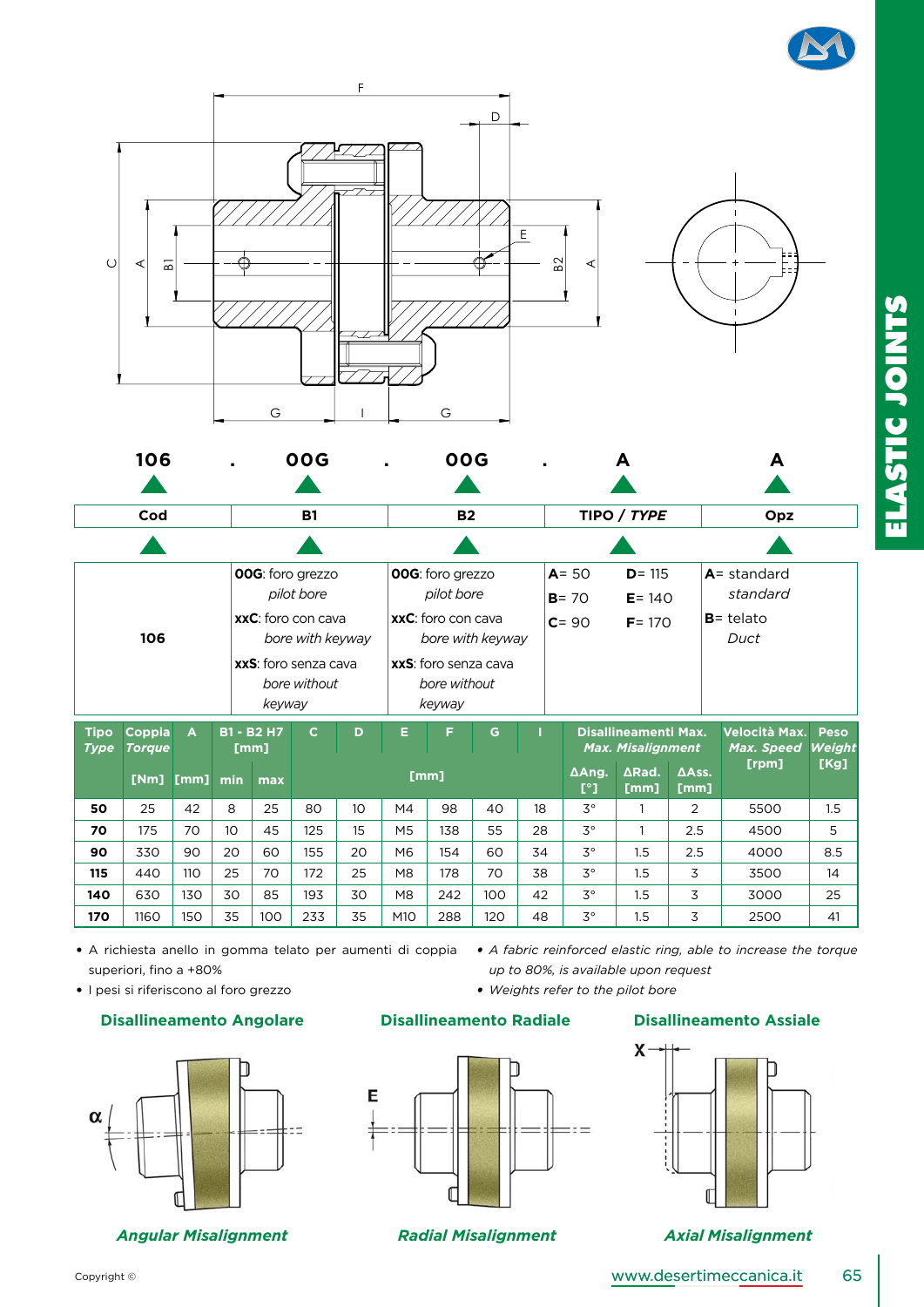

# **Elemento elastico - Serie WCR**

## *Elastic element - WCR Series*



*N˚ Holes*

| Tipo elemento elastico      | А | Elemento elastico semplice<br>Simple elastic element                      |
|-----------------------------|---|---------------------------------------------------------------------------|
| <b>Elastic element type</b> | B | Elemento elastico con tele interne<br>Elastic element with internal woven |

| <b>Tipo</b> | <b>Elemento elastico</b> | Coppia<br><b>Torque</b> | Velocità Max.<br>Max. Speed | $\overline{A}$ | B  | F    |     | $\overline{\mathsf{N}}$ | Fori<br><b>Holes</b> |                | <b>Peso</b><br>Weight | <b>Inerzia</b><br><b>Inertia</b> |
|-------------|--------------------------|-------------------------|-----------------------------|----------------|----|------|-----|-------------------------|----------------------|----------------|-----------------------|----------------------------------|
| <b>Type</b> | <b>Elastic element</b>   | [Nm]                    | [rpm]                       |                |    | [mm] |     |                         | $N^{\circ}$          | Ø<br>[mm]      | [Kg]                  | [ $Kgm2$ ]                       |
| 50          | A                        | 25                      | 6500                        | 80             | 18 | 45   | 60  | 75                      | 6                    | M <sub>8</sub> | O.1                   | 0.0001                           |
|             | B                        | 45                      |                             | 88             |    | 40   |     |                         |                      |                | O.1                   | 0.0001                           |
| 70          | А                        | 175                     | 5000                        | 126            | 30 | 72   | 100 | 120.8                   | 8                    | M10            | 0.7                   | 0.0017                           |
|             | B                        | 300                     |                             | 140            |    | 66   |     |                         |                      |                | 0.7                   | 0.0020                           |
|             | $\overline{A}$           | 330                     | 4000                        | 153            | 34 | 93   | 125 | 143                     | 8                    | M12            | 1.1                   | 0.0043                           |
| 90          | B                        | 600                     |                             | 176            |    | 80   |     |                         |                      | 1.2            | 0.0058                |                                  |
| 115         | A                        | 440                     | 3500                        | 170            | 38 | 108  | 140 | 163                     | 8                    | M14            | 1.5                   | 0.0074                           |
|             | B                        | 850                     |                             | 194            |    | 92   |     |                         |                      |                | 1.6                   | 0.0090                           |
|             | $\overline{A}$           | 630                     | 3000                        | 190            | 42 | 122  | 160 | 182                     | 8                    | M14            | 1.8                   | 0.0115                           |
| 140         | B                        | 1300                    |                             | 216            |    | 110  |     |                         |                      |                | 1.8                   | 0.0142                           |
| 170         | A                        | 1160                    | 2500                        | 232            | 48 | 148  | 195 |                         |                      |                | 3.4                   | 0.0323                           |
|             | B                        | 2500                    |                             | 266            |    | 141  |     | 224                     | 8                    | M16            | 3.2                   | 0.0367                           |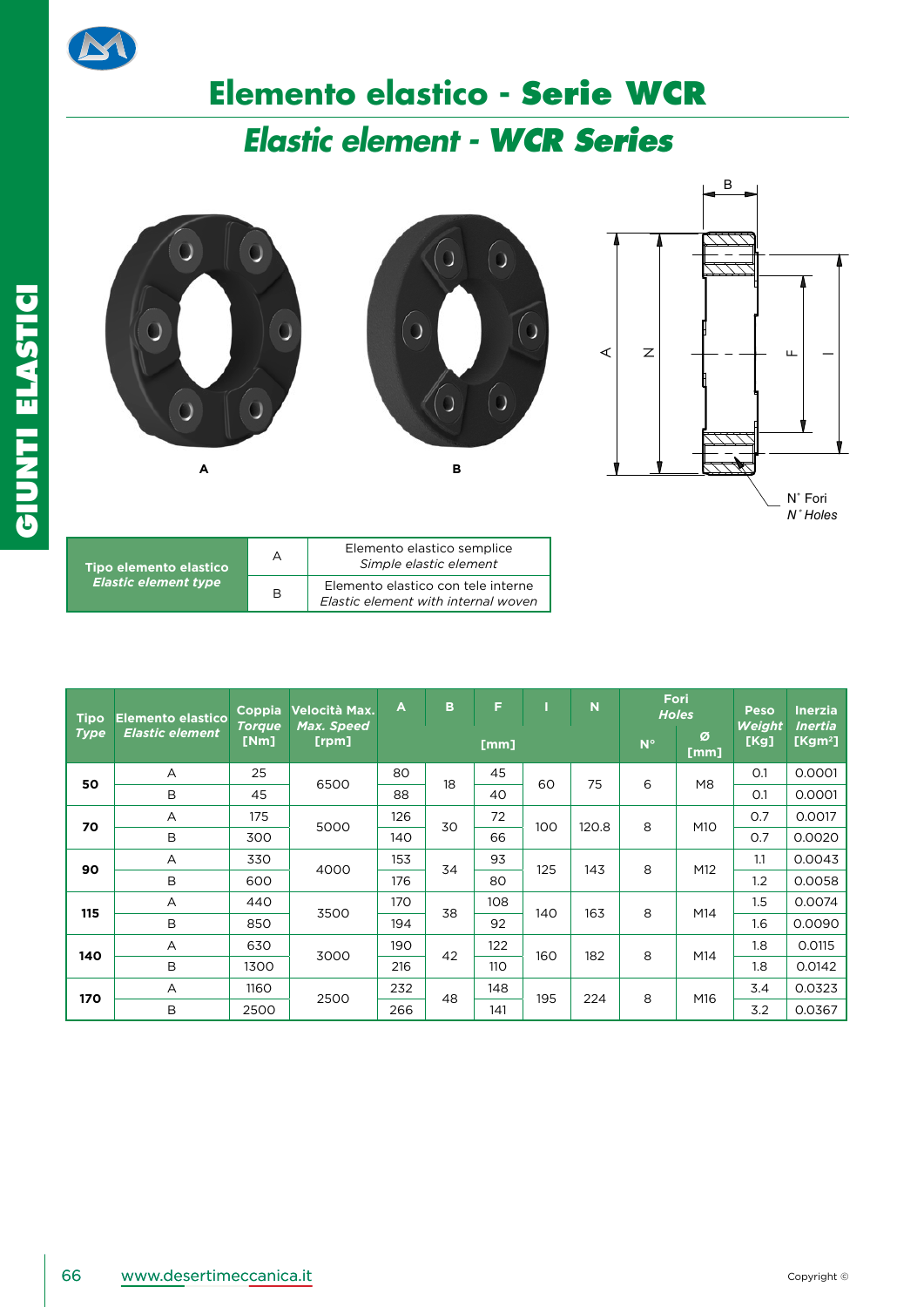

## **Approfondimenti - Serie WCR**

## *Insights - WCR Series*

*I EN*

Nella scelta del Giunto Elastico si deve considerare la potenza da trasmettere e il numero dei giri dell'albero.

*In order to select the Elastic Coupling must be considered the power to be transmit and the shaft's speed.*

$$
Tdisp \; [Nm] = \frac{Kw \; x \; 9550}{r.p.m.}
$$

Si ottiene la coppia Tdisp in Nm. Considerando il tipo di comando e la gravosità della applicazione si dovrà moltiplicare la coppia, ottenuta dalla formula, per il fattore di servizio "fs".

*The available torque is obtained in Nm. According to the application and the duty cycle, the torque obtained from the formula has to be multiplied for service Factor "fs" .*

$$
fs = fl \times ft
$$

*where*

dove

fl = fattore di carico (vedi tab. pag. 62) ft = fattore di temperatura

*fl = load factor (see tab. pag. 62) ft = temperature factor*

$$
Tn = Tdisp \times fs
$$

Il giunto elastico sopporta una coppia di spunto transitoria pari a 2 volte la coppia nominale. Se tale coppia è maggiore di 2 consultare l'ufficio tecnico.

*The elastic coupling listed in the catalogue bears a starting torque equivalent to 2 nominal torque If this torque is higher than 2 asks to technical dept.*

| $\Delta t$ Intervallo di temperatura in prossimità del giunto | Da -20 $^{\circ}$ a +40 $^{\circ}$              | Da +40 $^{\circ}$ a +60 $^{\circ}$       | Da +60 $^{\circ}$ a +80 $^{\circ}$       |
|---------------------------------------------------------------|-------------------------------------------------|------------------------------------------|------------------------------------------|
| $\Delta t$ Temperature range in the coupling proximity        | $\,$ From -20 $^{\circ}$ up to +40 $^{\circ}$ , | From +40 $^{\circ}$ up to +60 $^{\circ}$ | From +60 $^{\circ}$ up to +80 $^{\circ}$ |
| <b>Fattore termico ft</b><br>Thermal factor ft                | 1.0                                             | l.4                                      | 1.8                                      |

Il fattore di temperatura "ft" viene riportato nella tabella sopra esposta.

*The temperature factor "ft" is indicated in the table above.*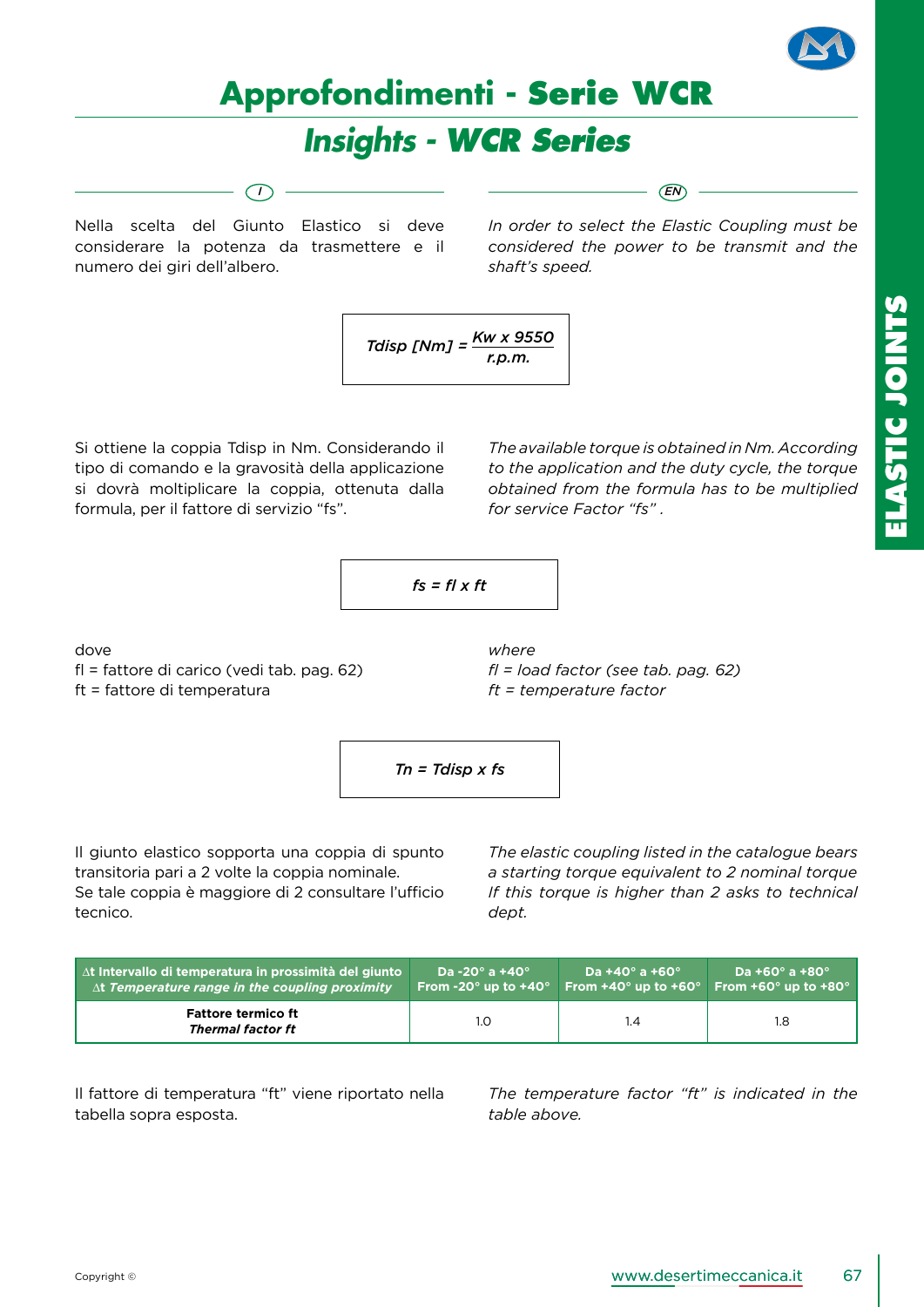

*I EN*

La tabella riportata dà una guida approssimativa ai fattori di carico "fl" per applicazioni generali; per dati più specifici si raccomanda di consultare le normative AGMA 922-A96 o norme similari, oppure consultare il nostro ufficio tecnico.

*The table gives a rough guide to load factors "fl" for general applications. For specific figures see AGMA 922-A96 or similar norms or refer to our technical department.*

| Tipologia di carico<br><b>Type of load</b>                                                                                |                                                      |                                                                                                             |                                                                                                           |                          |
|---------------------------------------------------------------------------------------------------------------------------|------------------------------------------------------|-------------------------------------------------------------------------------------------------------------|-----------------------------------------------------------------------------------------------------------|--------------------------|
| $U =$ Uniforme<br>Uniform                                                                                                 |                                                      |                                                                                                             |                                                                                                           |                          |
| $M = Moderato$<br>Moderate                                                                                                |                                                      |                                                                                                             |                                                                                                           |                          |
| $H = P$ esante<br>Heavy                                                                                                   |                                                      |                                                                                                             |                                                                                                           |                          |
|                                                                                                                           |                                                      | Macchine motrici / Driving machines                                                                         |                                                                                                           |                          |
| Turbina a gas<br><b>Steam turbine</b><br>Motore elettrico<br><b>Electric motor</b><br>Turbina a gas<br><b>Gas turbine</b> | <b>Turbina idraulica</b><br><b>Hydraulic turbine</b> | <b>Motore a combustione</b><br>(da 4 a 12 cilindri)<br><b>Combustion engine</b><br>(from 4 to 12 cylinders) | <b>Motore a combustione</b><br>(da 1 a 3 cilindri)<br><b>Combustion engine</b><br>(from 1 to 3 cylinders) |                          |
| $U = 1.5$                                                                                                                 | $U = 2$                                              | $U = 2,5$                                                                                                   | $U = 3$                                                                                                   | <b>Fattore di carico</b> |
| $M=2$                                                                                                                     | M=2,5                                                | $M = 3$                                                                                                     | $M = 3,8$                                                                                                 | <b>Load factor</b>       |
| $H = 3$                                                                                                                   | $H = 3.5$                                            | $H = 4.5$                                                                                                   | $H = 5, 5$                                                                                                | fl                       |
|                                                                                                                           |                                                      | Macchine operatrici / Operating machines                                                                    |                                                                                                           |                          |
| Alimentari<br><b>Food industry</b>                                                                                        | <b>Cartarie</b><br><b>Paper industry</b>             | <b>Chimiche</b><br><b>Chemical industry</b>                                                                 | Macchine imballaggio<br><b>Packing machines</b>                                                           |                          |
| U=Centrifughe<br>Centrifuges                                                                                              | M=Calandre<br><b>Benders</b>                         | U=Agitatori per liquidi<br><b>Stirrers for liquids</b>                                                      | H=Incartonatrici<br>Cartooning machines                                                                   |                          |
| M=Frantumatrici<br>Crushing machines                                                                                      | H=Rulli per carta<br>Paper rollers                   | U=Centrifughe leggere<br>Light centrifuges                                                                  | H=Formatrici<br>Moulding machines                                                                         |                          |
| M=Imbottigliatrici<br><b>Bottling machines</b>                                                                            | H=Presse per carta<br>Presses for paper              | M=Agitatori liquidi<br>viscosi<br>Viscous liquid stirrers                                                   | M=Saldatrici<br><b>Welding machines</b>                                                                   |                          |
| M=Impastatrici<br>Kneading machines                                                                                       | H=Cilindri essicatori<br>Dryer cylinders             | M=Centrifughe pesanti<br>Heavy centrifuges                                                                  | M=Impianti<br>convogliamento<br>Conveying systems                                                         |                          |
|                                                                                                                           |                                                      |                                                                                                             | H=Rulliere<br>Roller conveyors                                                                            |                          |
|                                                                                                                           |                                                      |                                                                                                             | H=Pallettizzatori<br>Palletizers                                                                          |                          |
| <b>Edili</b><br><b>Building industry</b>                                                                                  | Gomma<br><b>Rubber industry</b>                      | <b>Laminazione</b><br><b>Lamination industry</b>                                                            | <b>Macchine utensili</b><br><b>Machines tools</b>                                                         |                          |
| M= Montacarichi<br>Elevators                                                                                              | M=Calandre<br><b>Benders</b>                         | M=Vie a rulli leggere<br>Light rollers ways                                                                 | U=Trasmissione<br>ausiliaria<br>Control aux.<br>transmission                                              |                          |
| M=Betoniere<br>Concrete mixers                                                                                            | H=Estrusori<br>Extruders                             | M=Piani di<br>raffreddamento<br>Cooling surfaces                                                            | M=Trasmissione<br>principale comando<br>Control main<br>transmission                                      |                          |
| M=Macchine<br>costruzioni stradali<br>Road costruction<br>machines                                                        | H=Mescolatori<br><b>Mixers</b>                       | H=Laminatoi a freddo<br>Cold rolling mills                                                                  |                                                                                                           |                          |
|                                                                                                                           | H=Frantoi<br>Crushers                                | H=Taglio lamiere<br>Sheetmetal cutting                                                                      |                                                                                                           |                          |
|                                                                                                                           |                                                      | H=Troncatrici<br>Cutting machines                                                                           |                                                                                                           |                          |